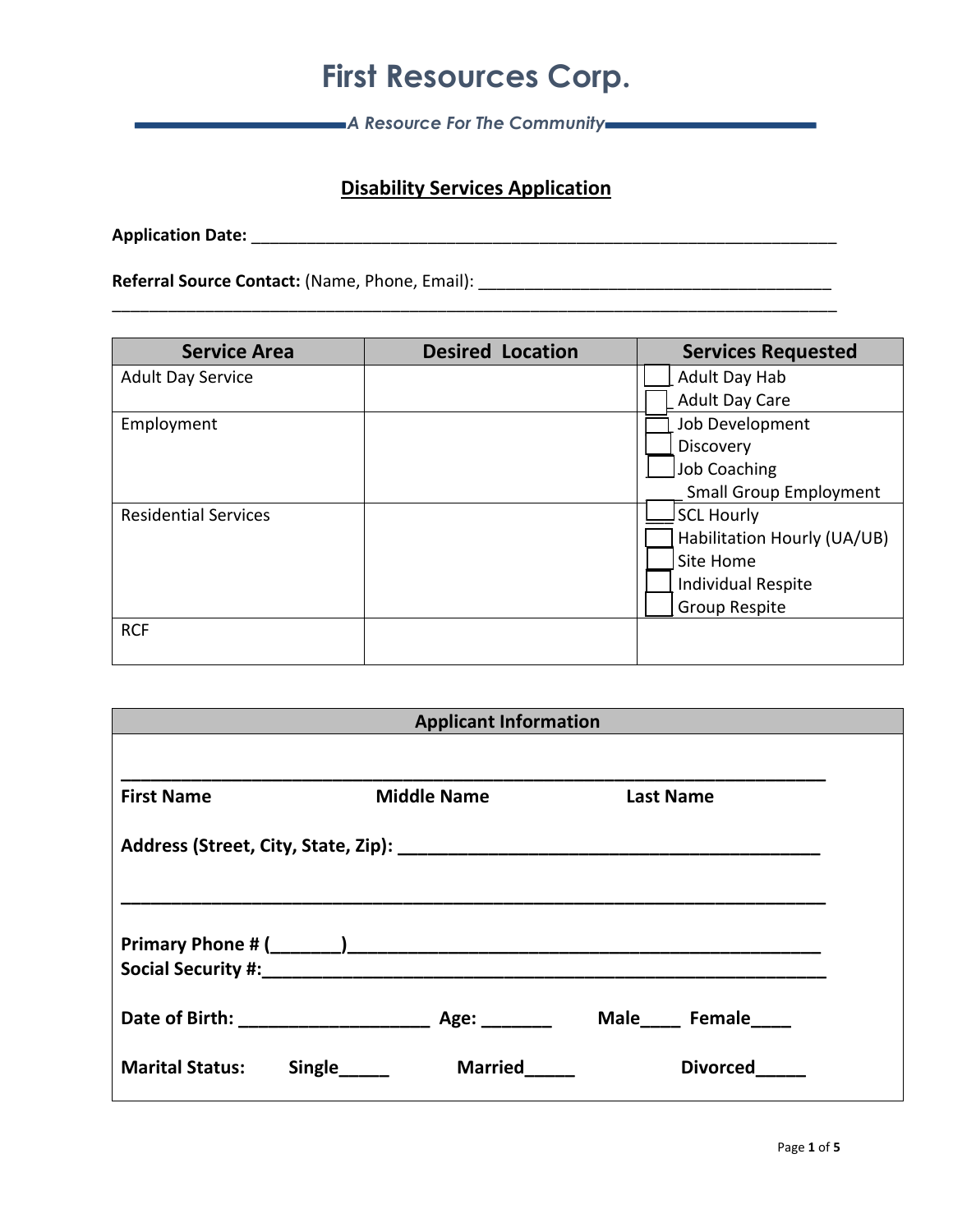*A Resource For The Community*

|                                                          | Yes<br><b>No</b> |
|----------------------------------------------------------|------------------|
| Is the person under a mental health committal?           | Yes<br>No        |
| Does the person have a case manager or care coordinator? | Yes<br>No        |
| Is the person on probation?                              | Yes<br>No        |
| Is the person on the Sexual Offender Registry?           | No<br>Yes        |
| List any founded and or pending criminal charges:        |                  |

| <b>Current Information</b>                                                                                                             |  |  |  |  |
|----------------------------------------------------------------------------------------------------------------------------------------|--|--|--|--|
| Where does the person live?<br>Alone                                                                                                   |  |  |  |  |
| ____ Alone         _____ Currently in hospital   _____ With Family<br>____ In a SCL/Hab Home   _____ Currently in Jail     _____ Other |  |  |  |  |
|                                                                                                                                        |  |  |  |  |
| Is the person being or recently been discharged from another provider? Yes No<br>If yes, please describe:                              |  |  |  |  |
|                                                                                                                                        |  |  |  |  |
|                                                                                                                                        |  |  |  |  |
|                                                                                                                                        |  |  |  |  |
| List primary emergency contact (Name/Phone #)? _________________________________                                                       |  |  |  |  |
| <b>Financial/Educational Information</b>                                                                                               |  |  |  |  |
|                                                                                                                                        |  |  |  |  |
|                                                                                                                                        |  |  |  |  |
|                                                                                                                                        |  |  |  |  |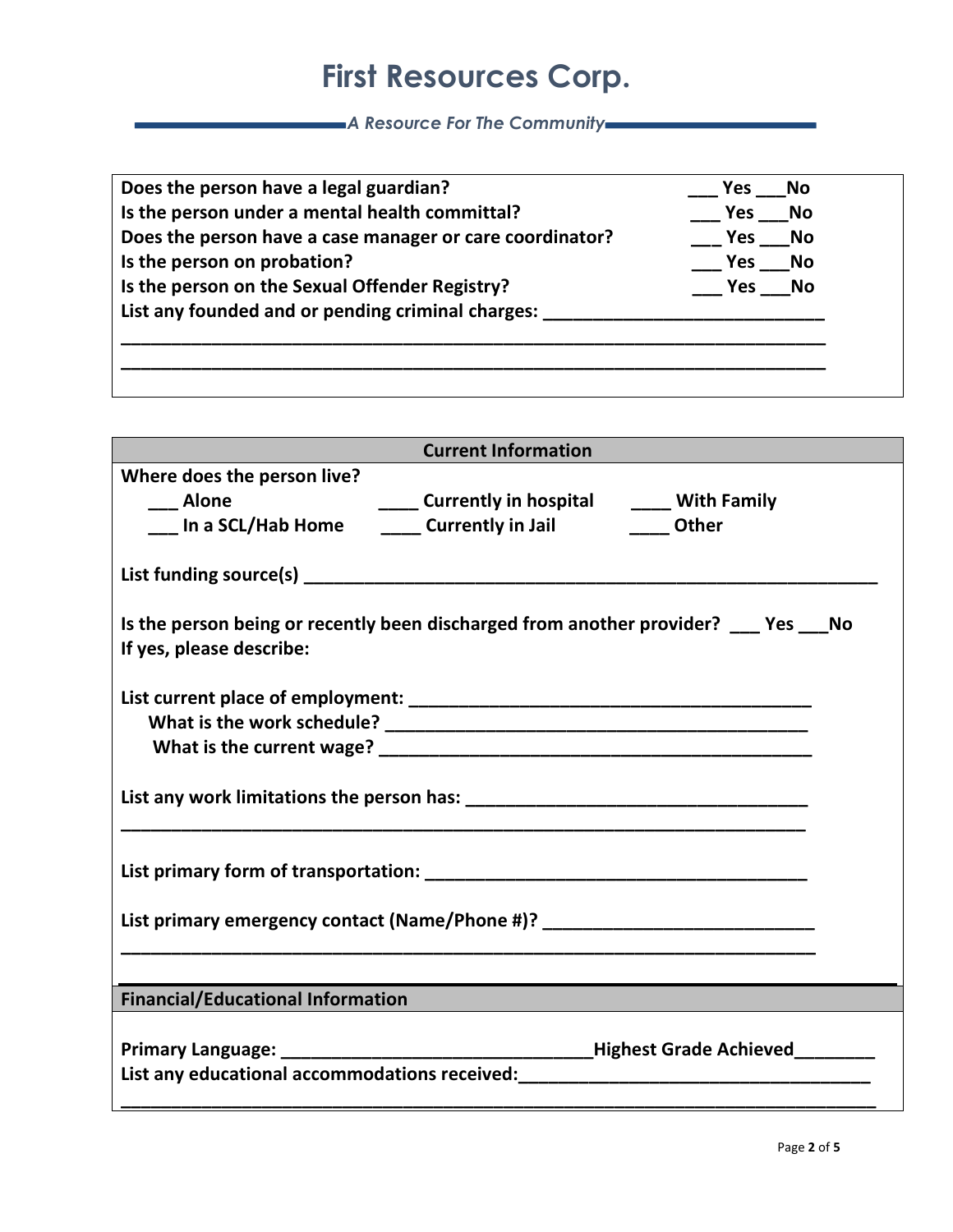*A Resource For The Community*

| Does the person get SSI or SSDI?<br>If yes, how much per month? | Yes No | <b>Application in process</b> |  |
|-----------------------------------------------------------------|--------|-------------------------------|--|
| Does the person get food stamps?                                |        | Yes<br>No                     |  |
| Does the person have a representative payee?                    |        | No<br>Yes                     |  |
| Does the person have a power of attorney?                       |        | No<br>Yes                     |  |
| Does the person have a conservator?                             |        | <b>Yes</b><br>No              |  |
| Does the person have a burial plan or estate?                   |        | <b>No</b><br><b>Yes</b>       |  |

| <b>Medical Information</b>                                                                                                                                                                                                                                                                                                       |  |  |  |  |
|----------------------------------------------------------------------------------------------------------------------------------------------------------------------------------------------------------------------------------------------------------------------------------------------------------------------------------|--|--|--|--|
|                                                                                                                                                                                                                                                                                                                                  |  |  |  |  |
|                                                                                                                                                                                                                                                                                                                                  |  |  |  |  |
| Is there a "Do Not Resuscitate" Order? _____ Yes ____ No<br>Is the person an Organ Donor? ________ Yes ______ No<br>Is there a history of seizures? The Controller Mondon Mondon Mondon Mondon Mondon Mondon Mondon Mondon Mondon<br>Is the person diabetic?<br>If yes, can they self-administer the insulin? _____ Yes _____ No |  |  |  |  |
| Please list your current medications (or attach a med list):                                                                                                                                                                                                                                                                     |  |  |  |  |
| What help is needed with medication supports? __________________________________                                                                                                                                                                                                                                                 |  |  |  |  |
| Please list insurance info below                                                                                                                                                                                                                                                                                                 |  |  |  |  |
|                                                                                                                                                                                                                                                                                                                                  |  |  |  |  |
| $\bullet$                                                                                                                                                                                                                                                                                                                        |  |  |  |  |
|                                                                                                                                                                                                                                                                                                                                  |  |  |  |  |
|                                                                                                                                                                                                                                                                                                                                  |  |  |  |  |
|                                                                                                                                                                                                                                                                                                                                  |  |  |  |  |
|                                                                                                                                                                                                                                                                                                                                  |  |  |  |  |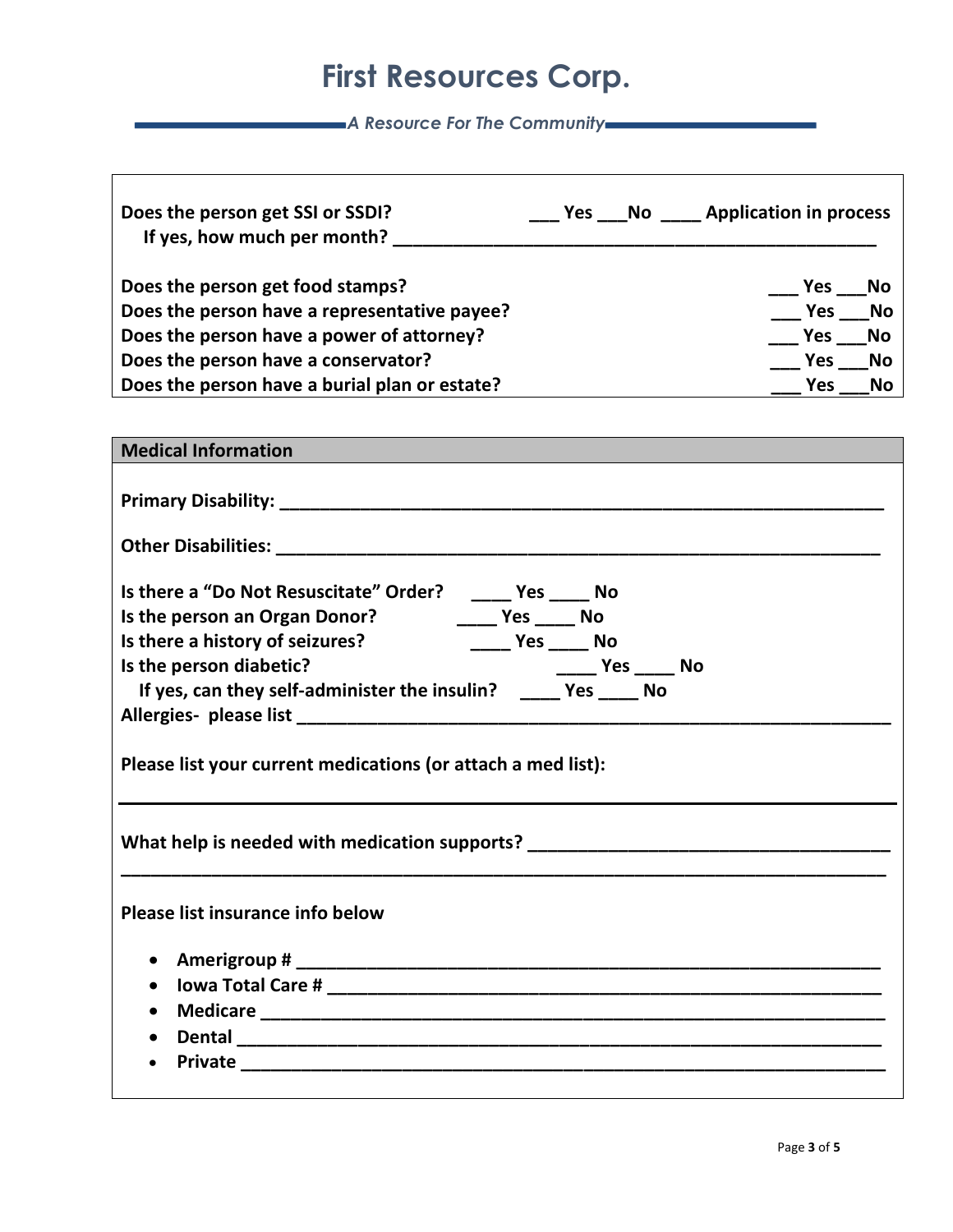*A Resource For The Community*

**Describe any accessibility or balance issues the person may have:** 

| <b>Support Team Information</b> |         |             |           |
|---------------------------------|---------|-------------|-----------|
| <b>Type of Support</b>          | Name/Dr | <b>Town</b> | Contact # |
|                                 |         |             |           |
| Guardian/POA                    |         |             |           |
| <b>Case Manager/IHH</b>         |         |             |           |
| <b>Family Member</b>            |         |             |           |
| <b>Doctor</b>                   |         |             |           |
| Psychiatrist                    |         |             |           |
| <b>Therapist</b>                |         |             |           |
| Pharmacy                        |         |             |           |
| <b>Service Provider</b>         |         |             |           |
| <b>Court Advocate</b>           |         |             |           |
| Payee                           |         |             |           |
| Other                           |         |             |           |

**Thank you for your interest in FIRST RESOURCES CORP!**

**Please submit completed applications to** [referral@firstresources.us](mailto:referral@firstresources.us) **or fax to 641-684-4223. Please call 641-682-8114 for any questions.** 

**In order to speed up the application process, please send a copy of the following information:**

| Social History          | Copy of guardianship papers       |
|-------------------------|-----------------------------------|
| Current Individual Plan | Required RCF Admissions Paperwork |